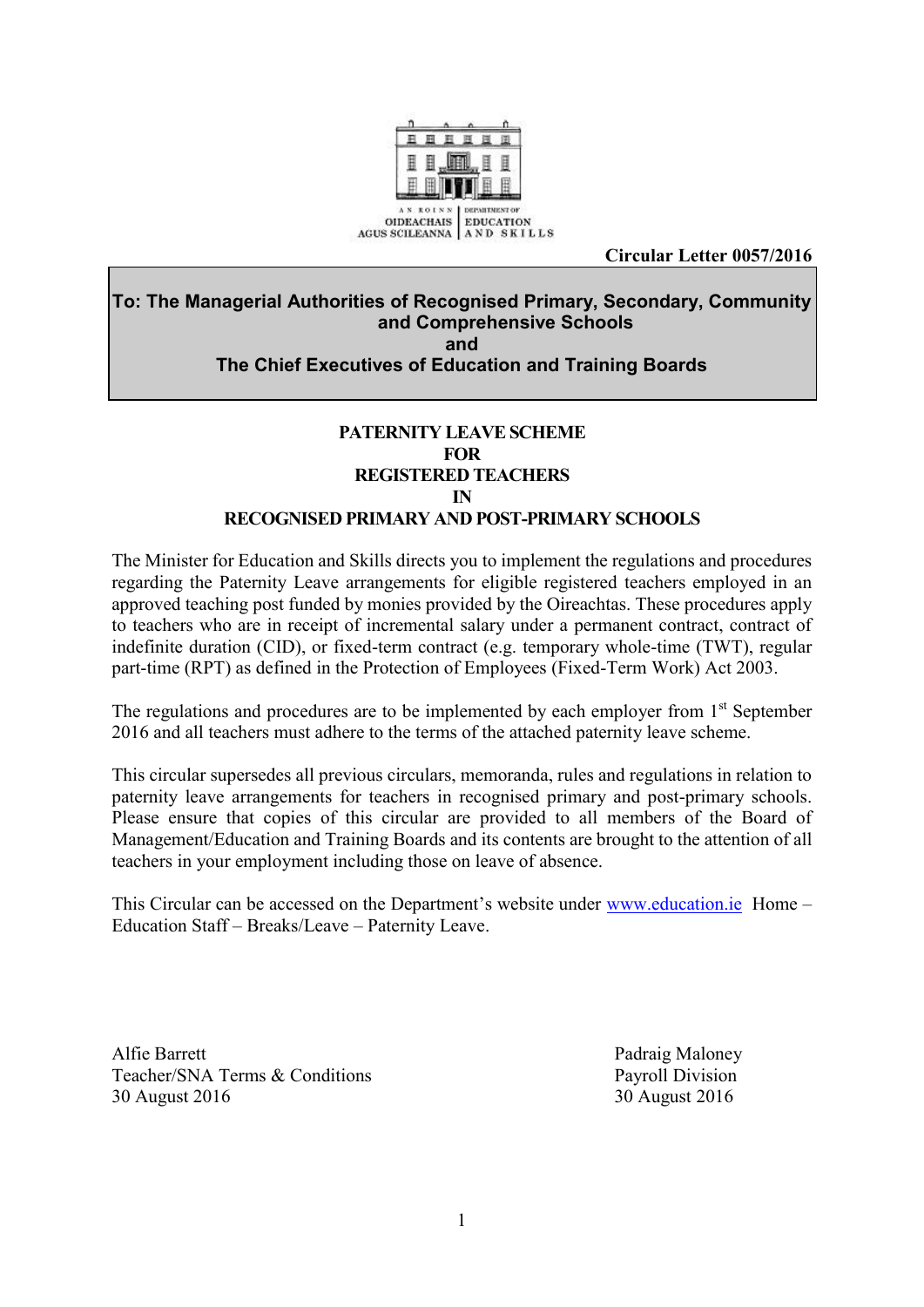| 2. |  |
|----|--|
| 3. |  |
| 4. |  |
| 5. |  |
| 6. |  |
| 7. |  |
| 8. |  |
|    |  |
|    |  |
|    |  |
|    |  |
|    |  |
|    |  |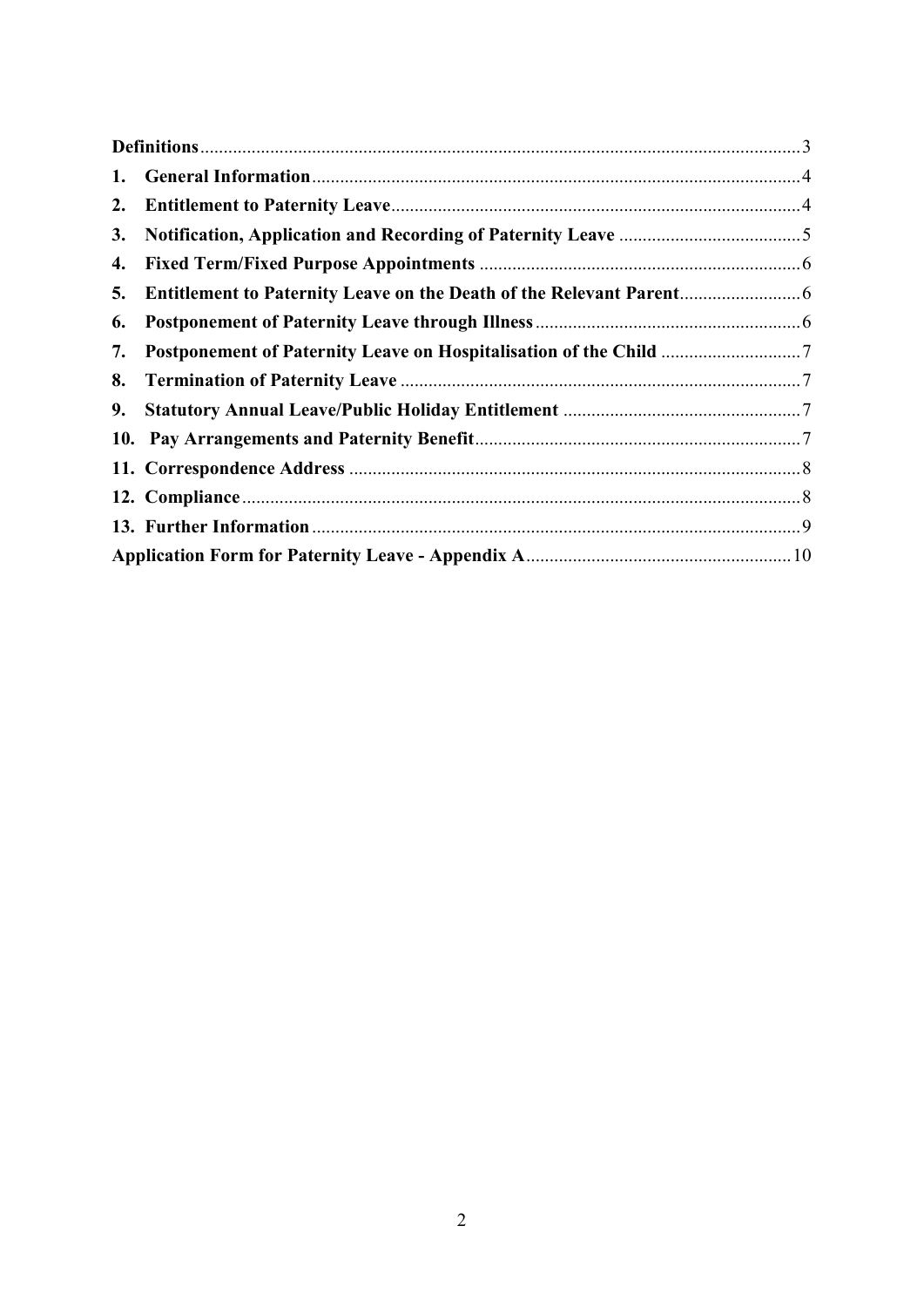#### **PATERNITY LEAVE SCHEME**

#### <span id="page-2-0"></span>**Definitions**

For the purposes of the scheme the following terms have the meanings assigned to them here unless the context indicates otherwise:

 **'Back to Back' contract** – means a contract which follows immediately from the previous contract with no break in service: e.g. one contract ends on August  $31<sup>st</sup>$  and a new contract will begin from September 1<sup>st</sup> of the same year.

**DSP -** means the Department of Social Protection.

**Employer -** means an Education Training Board (ETB) for vocational schools/community colleges and a Board of Management/Manager in the case of primary, voluntary secondary, community and comprehensive schools. The ETB or Board of Management/Manager may delegate responsibility for matters set out in this circular to the Principal of the school.

**Leave Year -** 1<sup>st</sup> September to 31<sup>st</sup> August inclusive in each year.

**On Line Claims System (OLCS)** – means the system for recording absences and claiming substitution currently operating in primary, voluntary secondary, community and comprehensive schools.

**Paternity Benefit -** means a payment made by the DSP to those on paternity leave and who meet the qualifying criteria for the benefit.

**PB2 Form –** means the DSP Paternity Leave Form.

**Relevant Parent –** the term relevant parent refers to a teacher (other than the mother of the child) who is one of the following:

- father of the child
- spouse/civil partner/cohabitant of the birth mother/adopting parent of the child
- spouse/civil partner/cohabitant of the sole male adopter of the child
- parent of the child, under section 5 of the [Children and Family Relationships](http://www.irishstatutebook.ie/eli/2015/act/9/enacted/en/print)  [Act 2015,](http://www.irishstatutebook.ie/eli/2015/act/9/enacted/en/print) where the child is a donor-conceived child.

**Sole Male Adopter** – means a male employee, in whose sole care, subject to the approval of the Adoption Authority of Ireland, a child has been placed, or is to be placed.

**Surviving Parent –** means the adopting parent of the child, or the mother of the child in relation to a child whose relevant parent has died.

**Teacher** – means a person registered with the Teaching Council.

**The Department** – means The Department of Education and Skills.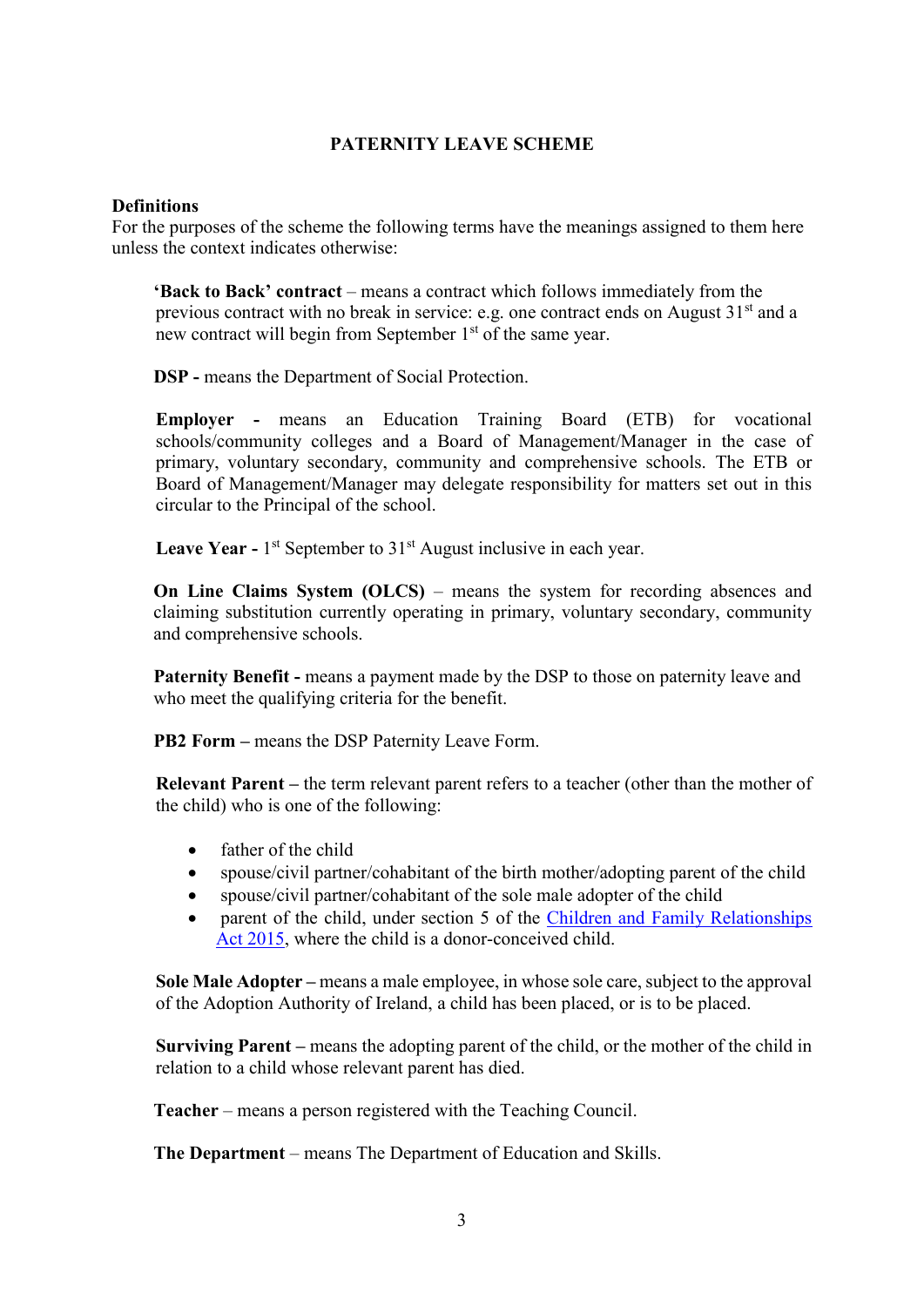#### <span id="page-3-0"></span>**1. General Information**

- 1.1 Paternity Leave is a single period of 2 consecutive weeks paid leave, available to a relevant parent on the birth/adoption of a child, where the date of birth/day of placement falls on or after 1<sup>st</sup> September 2016.
- 1.2 Paternity Leave is available for stillbirths after 24 weeks of pregnancy.
- 1.3 The leave is to allow the relevant parent to provide or assist in the care of the child or to provide support to the mother or adopting parent of the child concerned as the case may be, or both.
- 1.4 Paternity leave may commence at any time from the date of birth or date of placement of the child to 26 weeks thereafter, except in the event of hospitalisation of the child and postponement of the leave.
- 1.5 The employer may appoint a substitute teacher, paid by the Department/ETB while a relevant parent is absent on paternity leave and this can be keyed via the OLCS/appropriate ETB system.
- 1.6 A relevant parent on paternity leave is deemed for all purposes to be in employment at that time including remuneration and superannuation. The absence therefore is fully reckonable for all other purposes including seniority, access to the redeployment panel, progression on the incremental salary scale and notification regarding posts of responsibility.
- 1.7 A relevant parent absent on paternity leave may not engage in any type of teaching or any other type of paid employment.

### <span id="page-3-1"></span>**2. Entitlement to Paternity Leave**

- 2.1 Paternity leave may begin on such a date as the relevant parent selects. This leave may commence at any time from the date of birth or day of placement of the child to 26 weeks thereafter.
- 2.2 In the case of multiple births, or where more than one child is being adopted at the same time the maximum of 2 consecutive weeks leave still applies.
- 2.3 In general, only one person who is a relevant parent in relation to a child shall be entitled to paternity leave in respect of that child.
- 2.4 A teacher on less than full hours who is a relevant parent will be entitled to paternity leave on a pro-rata basis.
- 2.5 A teacher may not avail of paternity leave where they are availing/have availed of adoptive leave for the same child with the exception of where the leave may be transferred on the death of the other parent.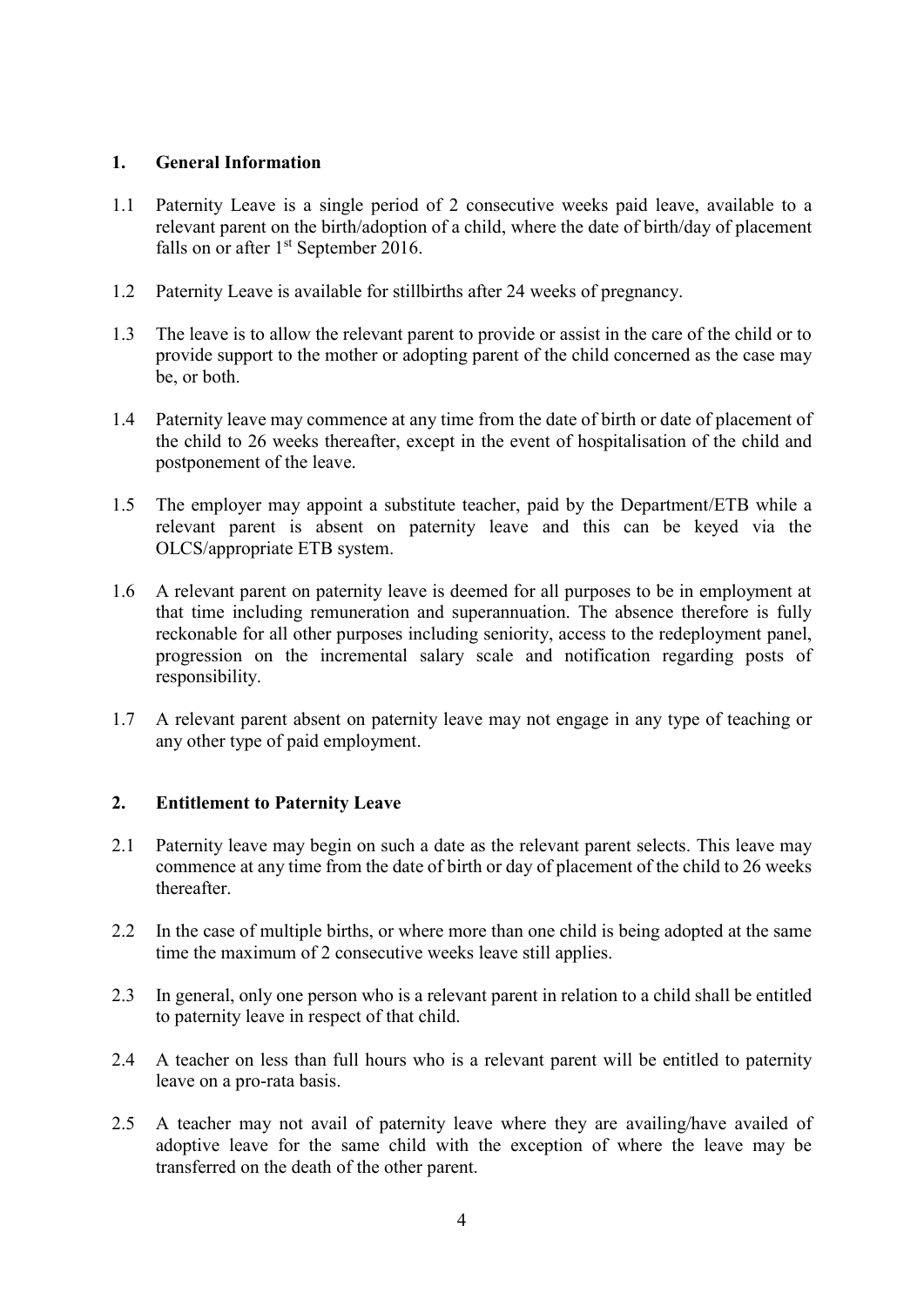# <span id="page-4-0"></span>**3. Notification, Application and Recording of Paternity Leave**

There are 2 steps in applying for Paternity Leave

#### 3.1 **Step 1** - *Written Notification*

The relevant parent must notify their employer of their intention to take paternity leave not less than 4 weeks before the commencement of such leave and provide for the employer's inspection the following:

In the case of a birth:

- a copy of the medical certification as provided by the mother to her employer or other appropriate certificate from a registered medical practitioner confirming the pregnancy and specifying the expected date of birth of the child concerned or
- a copy of the birth certificate where notification is given after the birth.

In the case of an adoption:

- a declaration/official placement order in the case of an adoption
- a copy of the placement certificate where notification is given after the date of placement
- in the case of foreign adoption, the adopting teacher must obtain a *Declaration of Suitability and Eligibility* from the Adoption Authority of Ireland, in advance of the date of placement. As soon as possible after the date of placement the adopting teacher should provide written confirmation of placement to their employer.

#### 3.2 **Step 2** - *Completion of Application Form*

The relevant parent must complete the Application Form at [Appendix A](#page-9-0) as soon as possible, but no later than 7 days after commencement of the leave and forward it to the employer with a copy of the birth certificate/official placement order for the child.

- 3.3 Where, as the case may be, the day of placement is postponed or the date of birth occurs after the date selected by a relevant parent in his/her notification given to the employer, the relevant parent shall be entitled to select another date on which the paternity leave shall commence.
- 3.4 Notification may be withdrawn in writing by the relevant parent concerned to his/her employer not later than 4 weeks before the commencement of such leave.
- 3.5 Where the date of birth occurs in a week that is 4 weeks or more before the expected date of birth, the relevant parent shall inform the employer immediately and will be deemed to have complied with the notification period if the leave is to be taken at that time. The formal written notification must be given within 7 days commencing on the day of birth.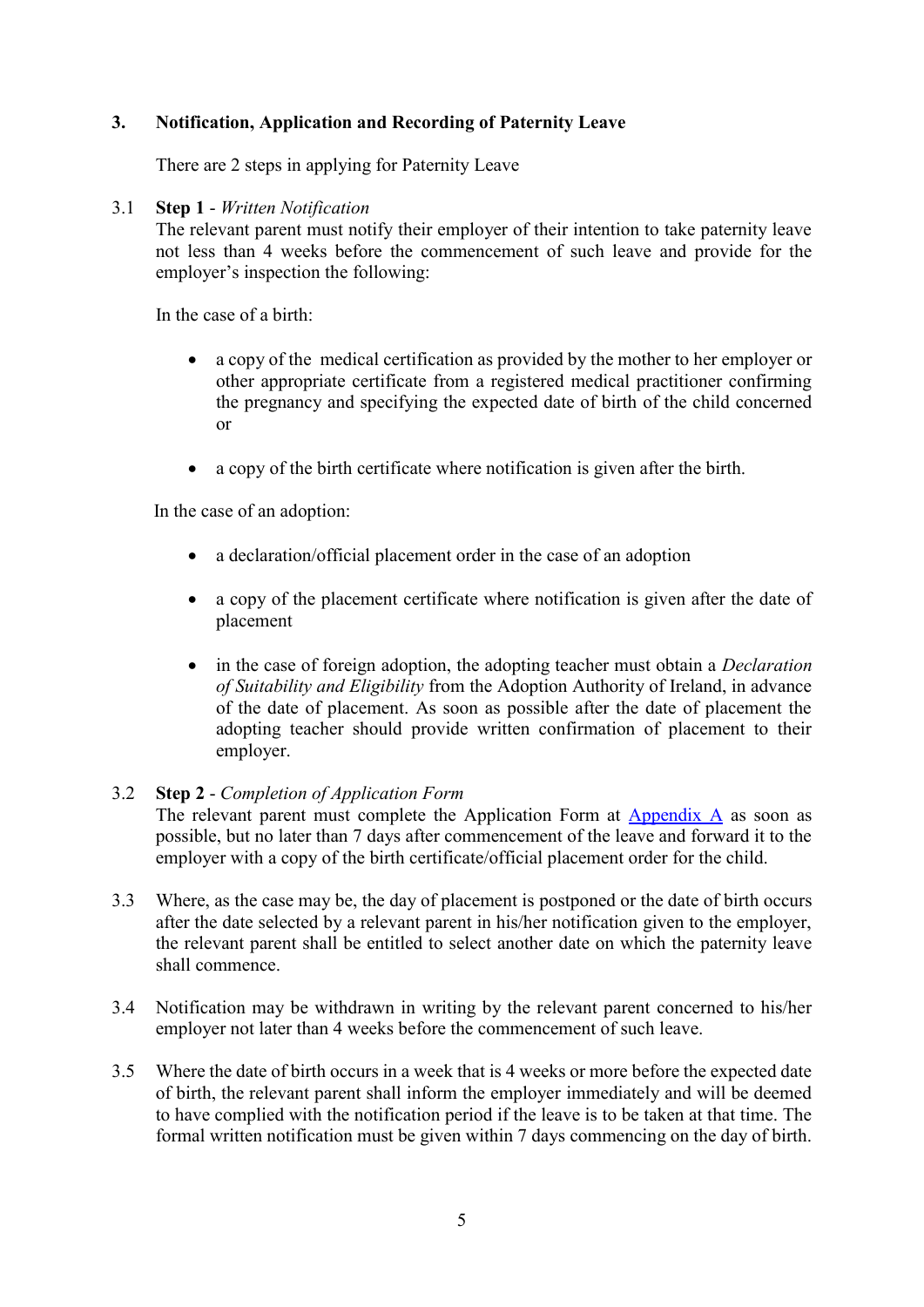3.6 The school shall record the Paternity Leave to the Department (via the OLCS) or the appropriate ETB recording system.

# <span id="page-5-0"></span>**4. Fixed Term/Fixed Purpose Appointments**

- 4.1 A teacher who is on a fixed term/fixed purpose contract of employment shall have full paternity leave entitlements during the term of the contract. The granting or taking of paternity leave entitlements should not affect a fixed term/fixed purpose appointment or the renewing of such an appointment.
- 4.2 Paternity related entitlements shall cease on expiry of the contract unless that contract is followed directly by a 'back to back' contract in an approved teaching post funded by monies provided by the Oireachtas.

### <span id="page-5-1"></span>**5. Entitlement to Paternity Leave on the Death of the Relevant Parent**

- 5.1 In the event of the death of the relevant parent entitled to the paternity leave within a period of 28 weeks after the birth or placement of the child and before availing of some or all of the paternity leave, then the leave shall transfer to the surviving parent.
- 5.2 In such circumstances and in the event that the surviving parent is a teacher, he/she must notify the employer in writing of the following, but not later than the day on which the transferred paternity leave begins
	- of the death of the relevant parent
	- their intention to take the transferred paternity leave
	- the length of the leave they believe they are entitled to and
	- if requested by the employer, provide a copy of the death certificate.
- 5.3 In the case of a surviving parent being entitled to maternity leave, a period of transferred paternity leave will commence immediately after the end of all maternity leave. In the case of adoptive leave, immediately after the end of all adoptive leave concerned.

### <span id="page-5-2"></span>**6. Postponement of Paternity Leave through Illness**

- 6.1 In the event of illness of the relevant parent immediately prior to the commencement of his/her paternity leave, the paternity leave may be postponed.
- 6.2 The relevant parent must immediately inform the employer and must provide written notification of the postponement of the leave due to illness and include appropriate medical certification. Such absences shall be treated in the same manner as an absence from duty due to illness.
- 6.3 Postponed leave can be taken not later than 7 days after the relevant parent has been certified fit to resume duty or such other date as may be agreed between the relevant parent and the employer provided that the postponed leave shall end not later than 28 weeks after the date of birth or placement of the child.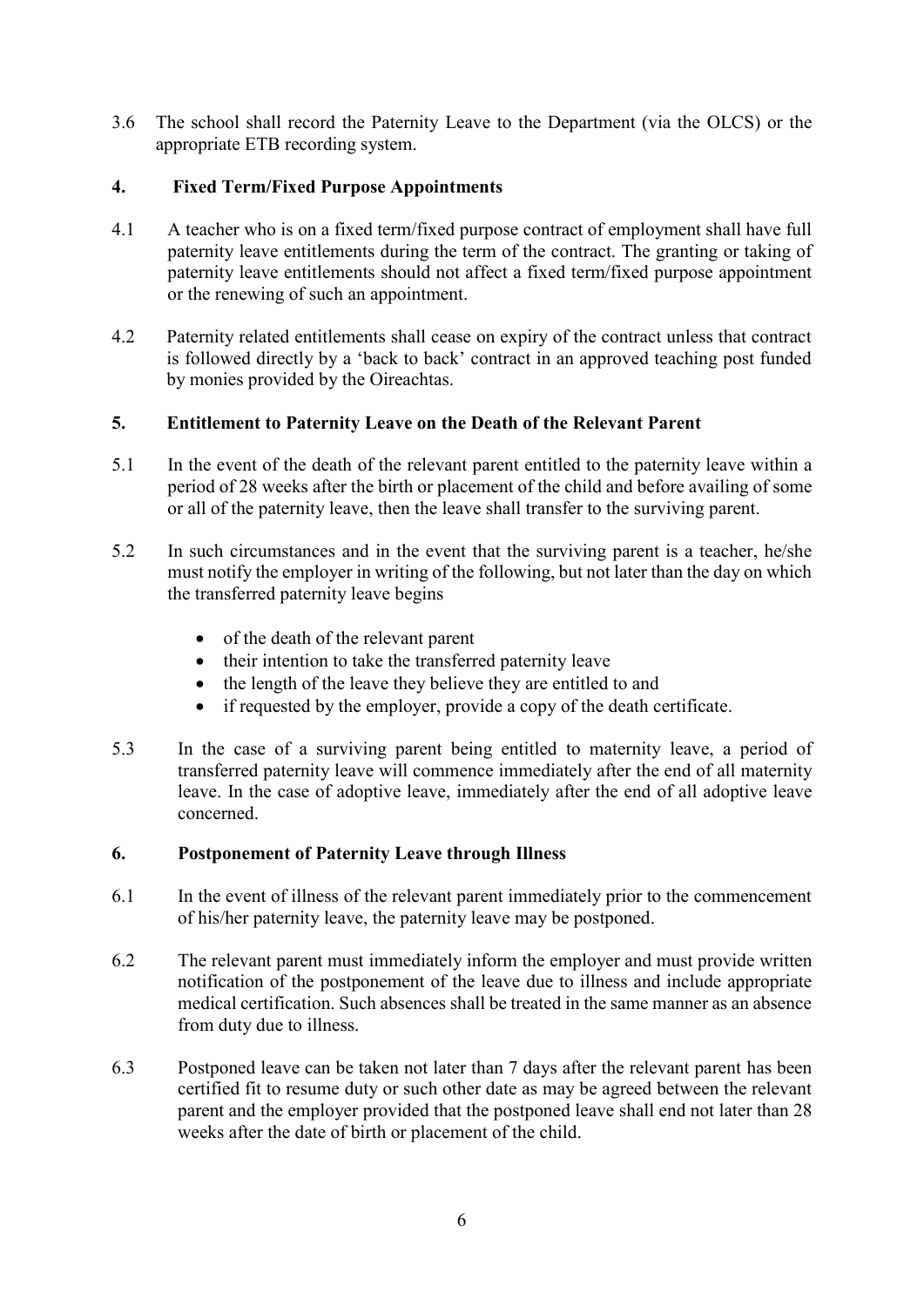### <span id="page-6-0"></span>**7. Postponement of Paternity Leave on Hospitalisation of the Child**

- 7.1 In the event of the hospitalisation of the child a request may be made to the employer for a postponement of the paternity leave.
- 7.2 An application for postponement must be made in writing to the employer, accompanied by certification from the hospital in which the child is hospitalised. The employer must notify the relevant parent in writing as soon as possible of its decision. If the leave is postponed the relevant parent must resume duties in the school during the period of postponement and the employer and the relevant parent must agree the date of return to work.
- 7.3 The relevant parent must provide the employer with a letter or other appropriate document from the hospital or the child's doctor confirming the child's discharge date.
- 7.4 The postponed leave shall be taken as a continuous period beginning not later than 7 days after the child is discharged from hospital or such other date as may be agreed between the relevant parent and the employer.

#### <span id="page-6-1"></span>**8. Termination of Paternity Leave**

- 8.1 Paternity leave may be terminated by the employer by notice in writing to the teacher if there are reasonable grounds to believe that the leave is being used for a purpose other than the care of the child or to provide support to the adopting parent or mother of the child.
- 8.2 The written notice should outline the grounds for terminating the leave and specify the date by which the teacher must return to work.

#### <span id="page-6-2"></span>**9. Statutory Annual Leave/Public Holiday Entitlement**

- 9.1 In general full time employees are entitled to 20 days annual leave. Employees who work less than full hours are entitled to annual leave on a pro rata basis.
- 9.2 Any entitlements in respect of public holidays occurring while on paternity leave will be addressed by additional annual leave.
- 9.3 These annual leave entitlements are to be taken on existing school closure days that occur in the leave year in question i.e. both before and after the paternity leave period. Annual leave entitlements are to be taken at a time outside of the period of paternity leave.

#### <span id="page-6-3"></span>**10. Pay Arrangements and Paternity Benefit**

- 10.1 Continuation of salary during paternity leave is not a statutory entitlement and is contingent upon compliance with the agreed terms and conditions of this scheme.
- 10.2 Any action which necessitates an adjustment to a relevant parent's pay should be notified to the Department/ETB immediately.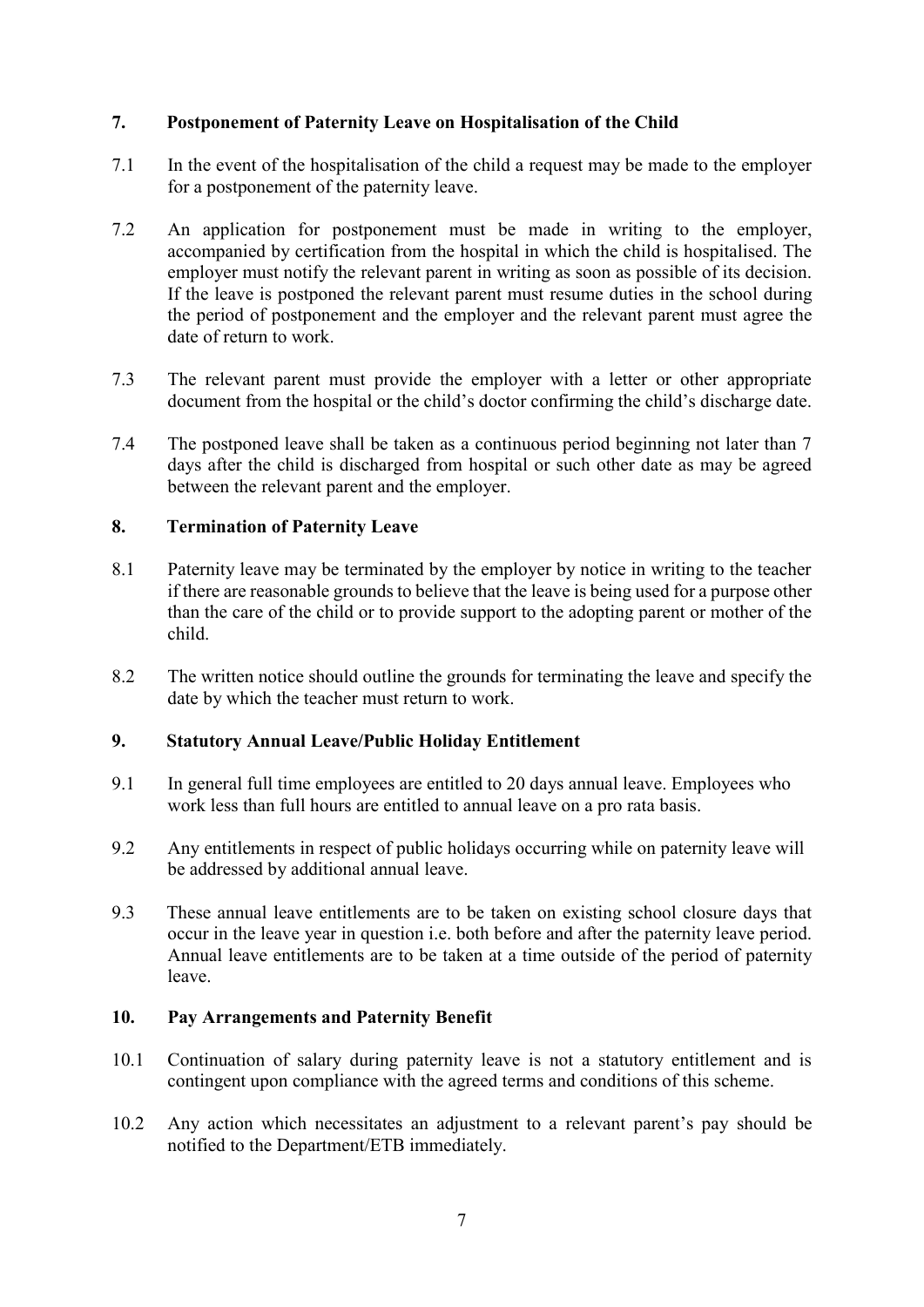- 10.3 Under the [DSP](http://www.welfare.ie/en/Pages/Paternity-Benefit.aspx#where) regulations, PRSI contributors at the modified rate (Class D) have no entitlement to Paternity Benefit. Therefore no deduction is applied to their salary and they remain on their ordinary rate of pay.
- 10.4 Under the DSP regulations any Paternity Benefit payable by the DSP to PRSI contributors at the full rate (Class A), will issue directly to the relevant parent in question. A deduction from salary equivalent to the maximum weekly rate of Paternity Benefit payable to the relevant parent will be applied by the Department/ETB.
- 10.5 The applicant is responsible for completion of the PB2 Form and should ensure that the school completes the employer's portion before forwarding to the DSP at least 6 weeks prior to the start date. The PB2 Form should **NOT** be sent to the Department of Education and Skills.
- 10.6 If the amount of benefit payable to the relevant parent differs to the maximum, or if a teacher is not entitled to any Paternity Benefit, they should notify their payroll section immediately to ensure that the salary adjustments are correct. Changes to the automatic deduction can be made provided the relevant parent furnishes a copy of the DSP's written notice of the actual Benefit rate applicable, if any, to the appropriate payroll. Deductions, where appropriate, will be made during the period of Paternity Leave. If the absences are recorded late any arrears due will have to be deducted from salary after the date of notification.
- 10.7 Paternity Benefit payment is a taxable income.

# <span id="page-7-0"></span>**11. Correspondence Address**

11.1 The employer will address all necessary correspondence to the teacher at the address last notified by the teacher and no fault shall lie with the employer in the event that the teacher does not receive such correspondence.

# <span id="page-7-1"></span>**12. Compliance**

- 12.1 All teachers/employers must adhere to the regulations and procedures set out in this circular. Failure to abide with the regulations and procedures will be dealt with under the agreed disciplinary procedures and may lead to the cessation of salary in the case of teachers and/or withdrawal of substitute cover in the case of schools.
- 12.2 All documentation relating to paternity leave must be retained by the employer with the relevant personnel records for 8 years. These records may be selected for inspection by nominated Department officials. All records should correspond with the data input on the OLCS/appropriate ETB System.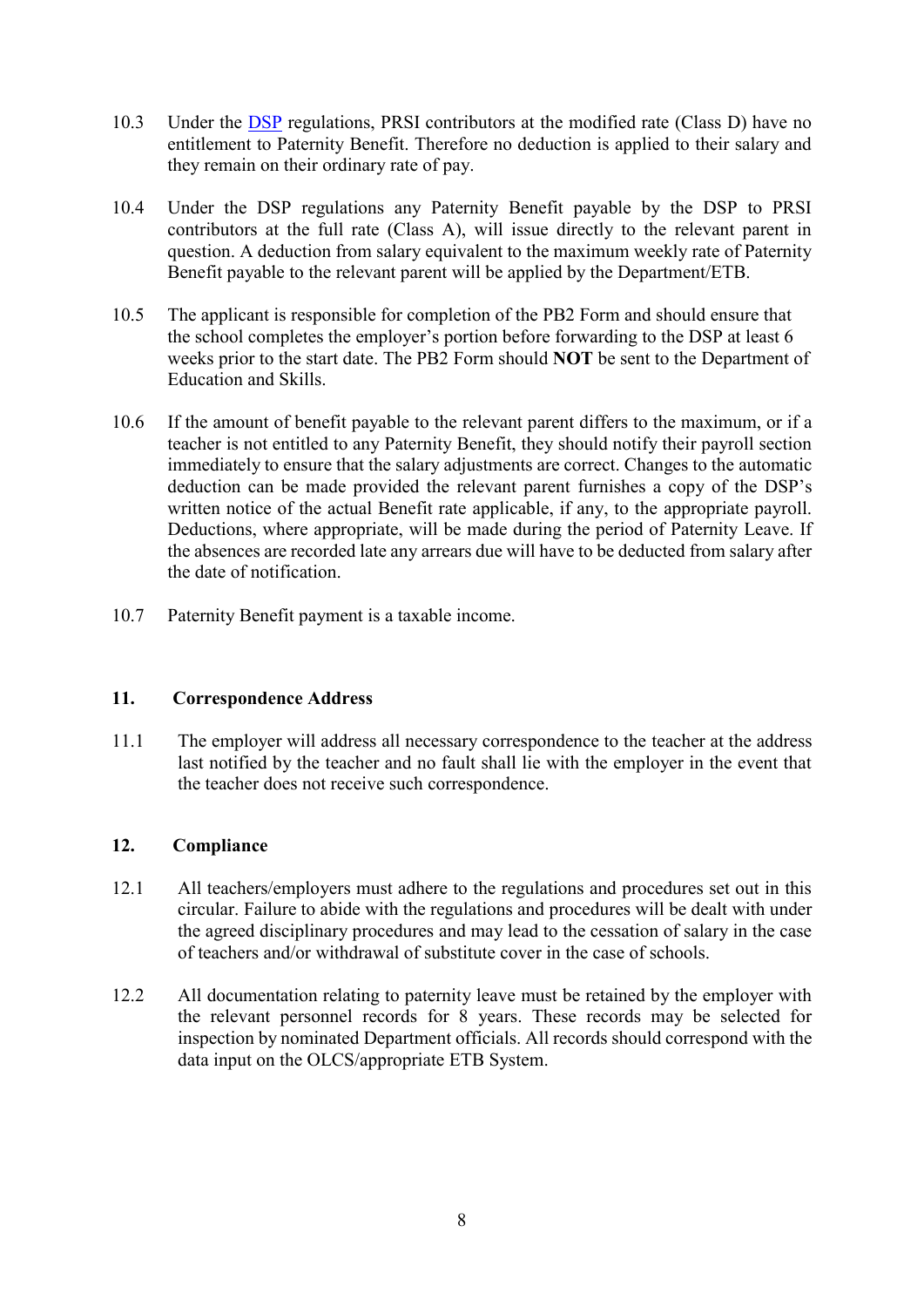### <span id="page-8-0"></span>**13. Further Information**

13.1 In accordance with the introductory paragraph, the regulations in this circular are to be implemented by the employer. All queries should initially be brought to the attention of the employer who may wish to consult with their representative organisation, who may further wish to consult with the Department at the following email address: <u>teachersna@education.gov.ie</u>